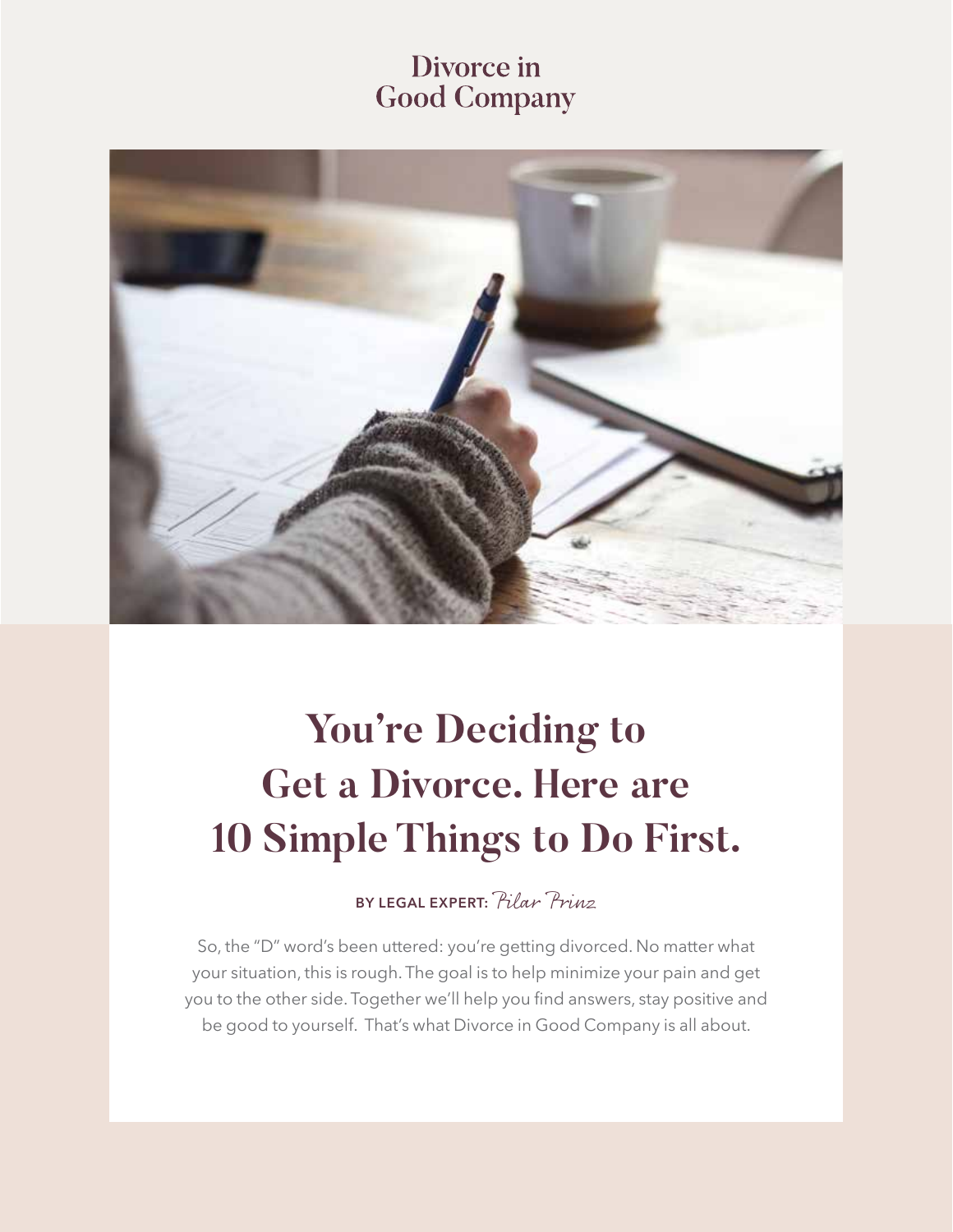### **Here are 10 specific actions to take to protect yourself.**

While most of these are straight forward, if at all in doubt, check the law in your state before proceeding. You'll find a handy checklist at the end so you can check off each task as you complete it.

# **1**

## **Change your passwords on your phone, your ipad, your laptop, your email.**

#### *Approximate time needed to complete:*  **10 MINUTES**

You might be thinking, we're amicable, this seems unnecessary. Please trust me and do it anyway. I can't tell you how many times I've seen divorces become something totally unexpected for men and women as they progress through the process. So, take 10 minutes and do this!

The most obvious reason to change your passwords is so your spouse can't access your devices or read your stuff.

The second, less obvious reason is that if your spouse does go into your passwordprotected accounts and discover info you'd like to keep private, he or she is probably committing a crime. In that case, ask your lawyer if you can legally stop them from using what they found in your case.

Remember, don't make the new password something that your spouse can guess (like your dog's name).

And don't change the passwords on any devices that your spouse uses too, like your home computer. Unless of course you have separate login screens, in which case you should change your own, but obviously, not theirs.

## **2**

## **Open a new email account dedicated to communications with your lawyer.**

### *Approximate time needed to complete:*  **7 MINUTES**

A couple of reasons for this. First, you already get tons of work, personal, and junk emails. Now you're going to have to add "divorce related" emails to the mix. Since those are likely to be pretty important, it'll be a lot easier not to miss them in their own dedicated email account. Plus, just seeing emails about your divorce is likely to raise your blood pressure a few points. You're going to need a visual break from them now and then. Like when you're emailing your daughter's teacher or sending out an Evite for your son's 10th birthday party. Having a separate "divorce" email account lets you focus on them when needed, and put them out of your mind when not.

Another reason? There are times, rare though they may be, that a party in a divorce case is required to turn over their emails to the other side, except for emails with your lawyer. Having all of your lawyer communications in one place, separated from the rest, will save you tons of time from having to sort them later.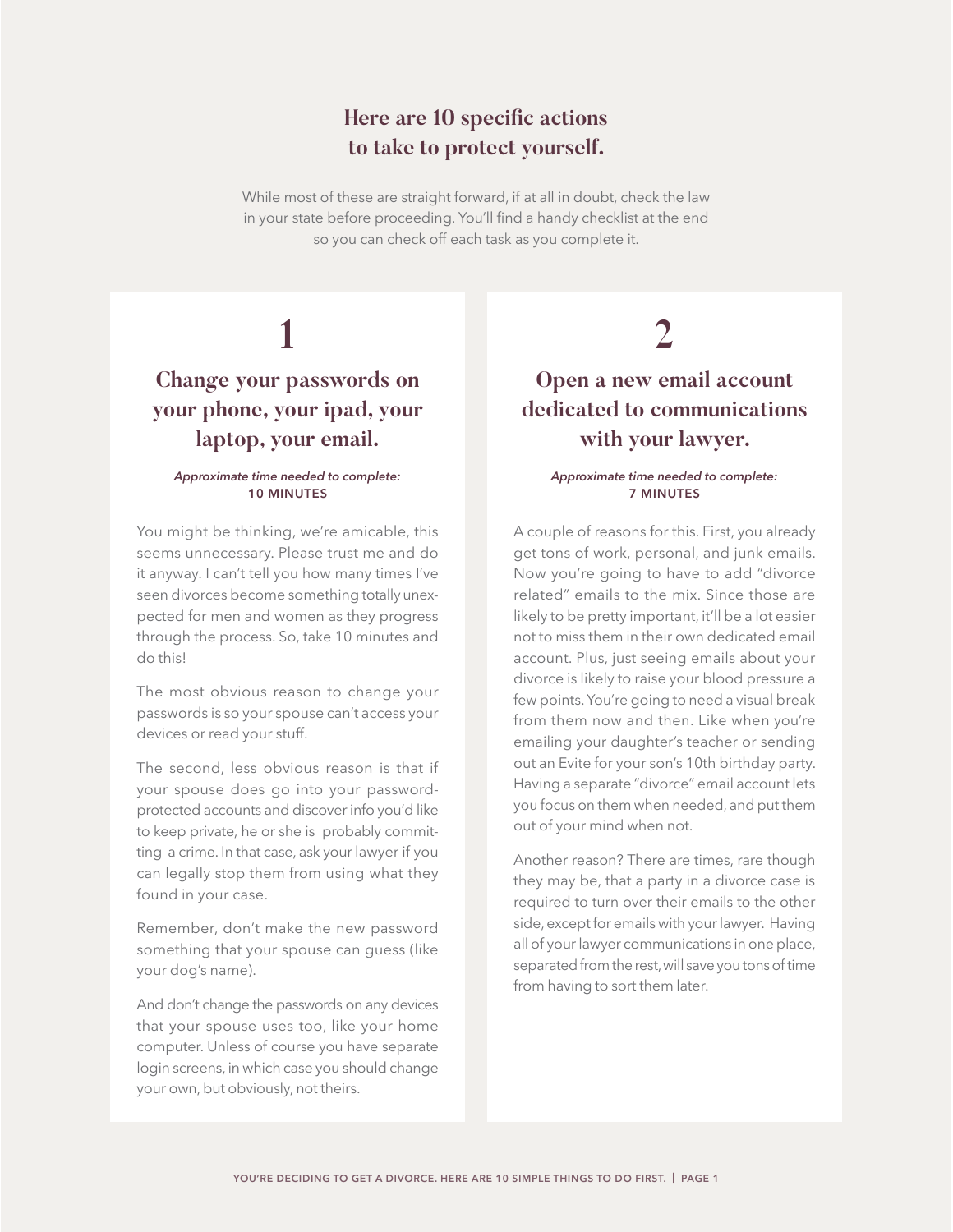**You're going to want to take control of your own credit, and that starts with seeing what shows up on your credit report.**

## **3 Check your own credit.**

#### *Approximate time needed to complete:*  **20 MINUTES**

When Beth checked her credit, she was shocked to find out there was over \$50,000 in unpaid credit card debt attached to it. Turns out her husband had opened up a bunch of credit cards in his own name and added Beth as an authorized user without telling her. And even though she'd never even seen the cards, let alone charged a decaf latte on them, her husband's spending spree landed right on Beth's credit report.

Running your report is super easy, can be done online, and if you haven't done one in the last year, is often free. Just go to one of the 3 credit bureaus and run your credit:

www.equifax.com www.experian.com www.transunion.com

## **4**

### **Protect Your Credit.**

#### *Approximate time needed to complete:*  **30 MINUTES**

Now that you know what's currently showing up on your credit, find out what options you have for keeping a check on your accounts (like fraud alerts), and consider freezing your credit, which prevents you or others from opening accounts in your name.

Just remember if you do freeze your credit, you want to keep the PIN they give you in a safe place that you remember.

And, if you need to unfreeze your credit for any reason (which includes opening a new bank account or getting a car loan), you'll need to give the agency a couple days' advance notice to temporarily lift the freeze. You might be able to freeze your credit online, some agencies will require you to submit a letter by snail mail.

Thankfully, there are also programs now like Lock & Alert that let you lock and unlock your credit in less than a minute with a tap of your phone.

It takes a little time to get this one done, but it's worth it for the peace of mind that no one can access your credit without you knowing.

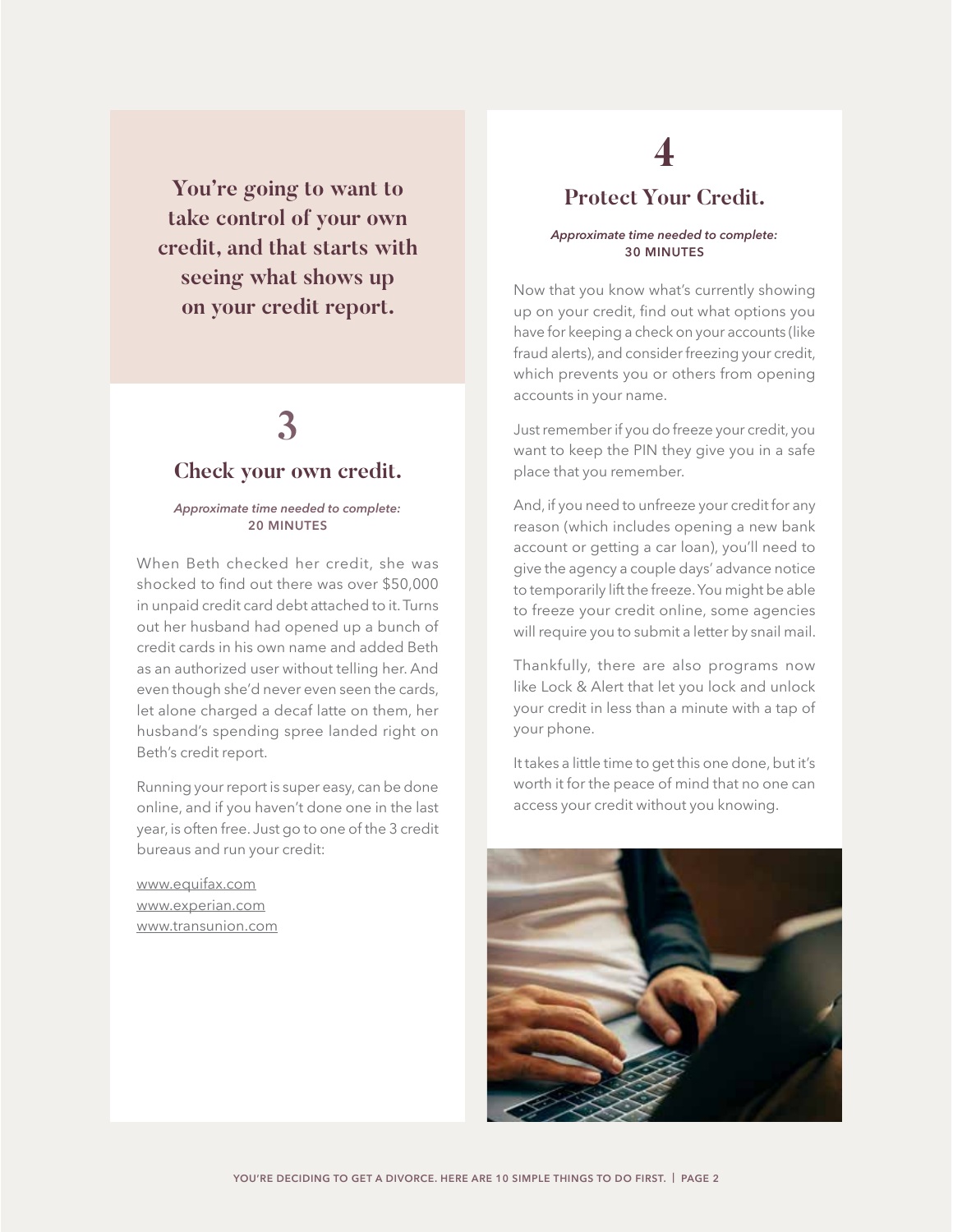### **Copy important paperwork and put it somewhere safe.**

#### *Approximate time needed to complete:*  **2-3 HOURS, DEPENDING ON THE ACCESSIBILITY OF YOUR FILES**

If you have a solid handle on your financials and online access to everything already, this won't be a big deal. But if nothing is in your name, and you don't even know what I mean by "important paperwork," don't stress it. Your lawyer ought to be able to get much of what she needs in your case through a legal process called "discovery."

However, it's both cheaper and easier to make a copy of the documents you have access to right now. Paperwork has a way of disappearing and passwords getting changed. If you make copies of the important ones now, it will be easier to deal with if wonky things start happening later. Understand this: I'm not telling you to hack into your spouse's computer or smart phone. I'm also not suggesting you break the lock on the home safe with a hammer. But those warnings aside, if you're unsure what to copy, here's a good place to start:

- $\Box$  5 years of tax returns (federal and state)
- $\square$  3 years of all bank statements
- $\square$  3 years of all credit card statements or yearend summaries at a minimum
- □ Most recent W2s, 1099s, and K1s
- □ All purchase and sales real estate documents (HUD1s, loan documents) for real estate bought and sold during your marriage
- $\square$  Current car titles and leases
- □ Current mortgage statements
- $\square$  Loan applications filled out within the past 3 years (it can be enlightening to see what

income your spouse claimed to be earning when applying for a loan compared to what he or she claims to be earning now that you're getting divorced!)

- $\square$  Financial statements prepared (by you, your spouse, your financial advisor, etc.) within the past 3 years (same comment as above, this time about your assets)
- $\square$  Stock and bond certificates, and CDs
- $\Box$  3 years of retirement account statements (401k, IRAs, pensions, etc.)
- $\square$  Year-to-date pay stubs
- $\square$  Employment contracts and any addendums
- Anything that looks important, or weird, or unusual to YOU. Oftentimes you will notice things that your lawyer won't know to ask about. If you notice it, copy it!

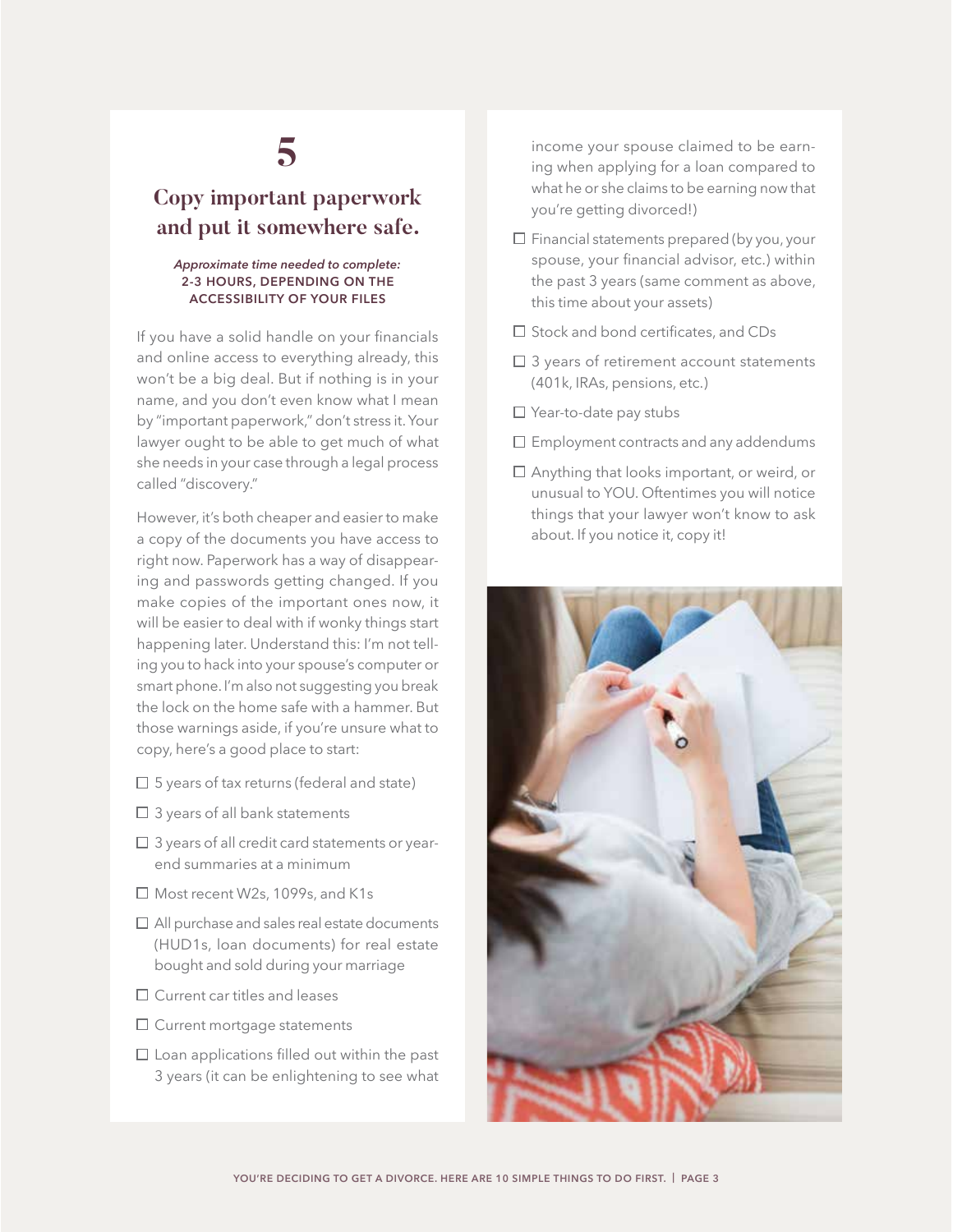### **Document your personal property.**

#### *Approximate time needed to complete:*  **1 - 2 HOURS**

Make a detailed list and take time-stamped photographs of your furniture, furnishings, and other items. Include valuable artwork collectibles, and jewelry.

I've had cases where a client is certain her spouse took a wedding ring, or she notices artwork mysteriously missing from the walls, but the other spouse denies any wrongdoing. Or it might be his watch that suddenly disappears. You say it has value and should be considered in your division of assets. But he disagrees. Don't rely on the court system to figure out what happened.

By the way, this works both ways. Don't take anything that doesn't belong to you. Even if it feels good momentarily to do. One saying you'll see us return to time and again here at Divorce in Good Company: Be Good. at Divorce in Good Company. Be Good.<br>Do Good.





### **Remove anything sentimental from the house.**

#### *Approximate time needed to complete:*  **30 MINUTES (MORE IF YOU'RE OPENING A SAFE DEPOSIT BOX)**

I'm talking truly irreplaceable stuff, like your great-grandma's pearl earrings, your favorite stuffed animal from childhood, your high school yearbooks. Things that no amount of money could replace.

Take them to your parents' house, or ask your best friend to hold on to them for a little while. Or open a small safe deposit box and store them. There shouldn't be many of these things.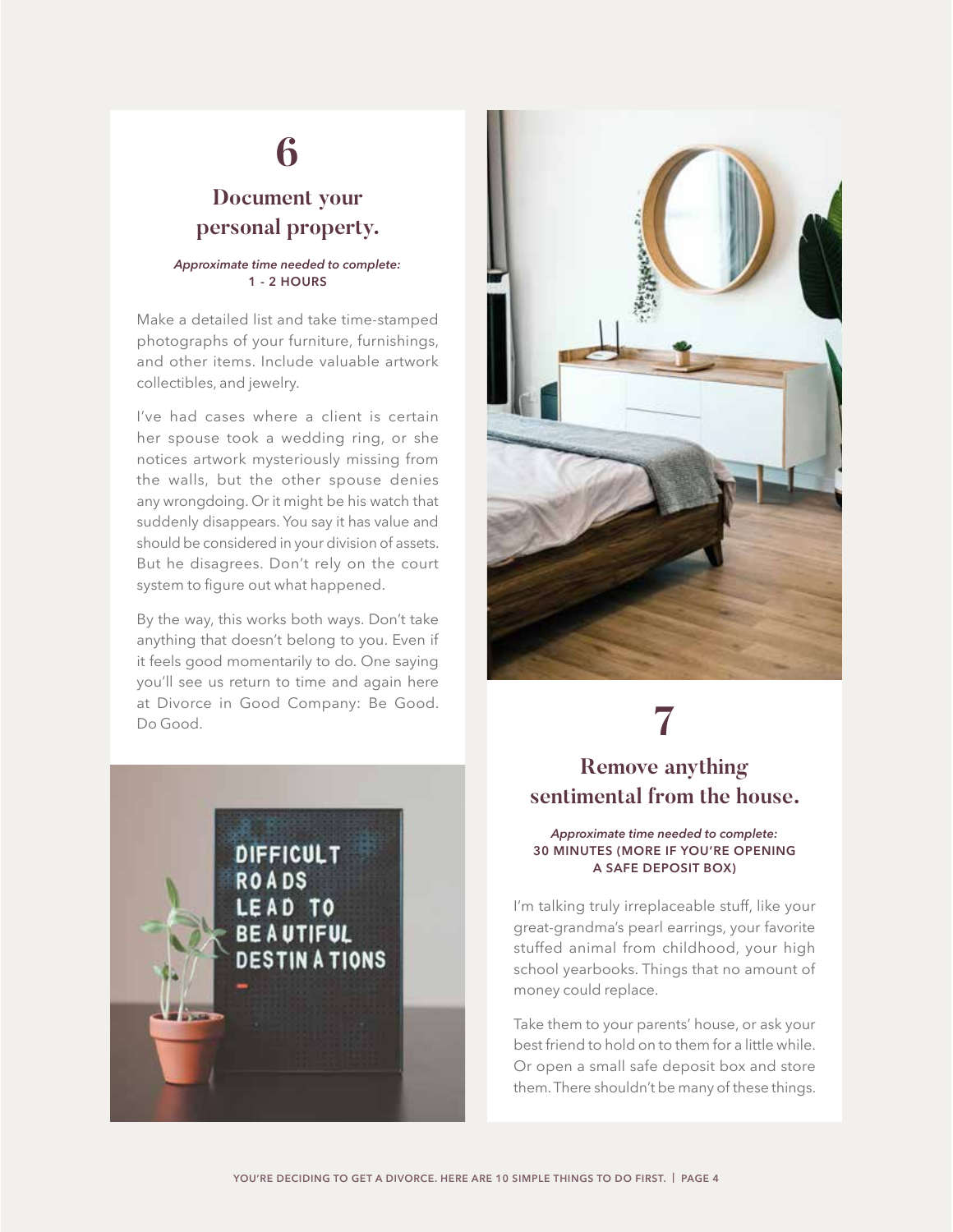### **Make a list of all accounts.**

### *Approximate time needed to complete:*  **15 MINS – 1 HOUR, DEPENDING ON HOW ORGANIZED YOUR ACCOUNTS ARE.**

Write down every account you know of in your name, your spouse's name, or both. I'm talking bank accounts, investment accounts, retirement accounts, credit cards. And not just open accounts, but any that you know have existed in the last five years.

If you had a joint savings account at Merrill Lynch, for example, but don't know if it's still open, write it down. Having a list will help you and your lawyer make sure everything is accounted for, and to know what to ask for if anything's missing.

Take a look at the mail and write down the names of the financial companies you see on the envelopes. I don't mean spam. But if it's obvious that your spouse is receiving a bank statement from Wells Fargo, then write down Wells Fargo. This is especially important if you didn't even know they had an account there!

I do need to warn you not to open any mail that isn't addressed to you. I don't care if you opened your spouse's mail all the time before the separation - you're getting a divorce.

Assume you no longer have their permission. There is nothing illegal about reading the outside of an envelope that arrives in your own mailbox. It's also perfectly fine to look at papers that are sitting out in plain view on your spouse's home desk or in the family filing closet.



## **9 Establish credit.**

### *Approximate time needed to complete:*  **15 MINUTES**

If you don't already have credit cards in your own name, not tied to your spouse, now is the time. You might need access to credit now to charge your lawyer's retainer, or if your spouse temporarily cuts off your access to their account (tell your lawyer right away if this happens).

It's ALWAYS a good idea for to have credit in your own name. And whether you need it now or not, you will soon: when you're applying for a mortgage, getting a loan for a new car, or channeling your inner Beyoncé and charging your own purchases that you will pay off with your own money.

You can apply for a credit card with any of the majors – American Express, Master Card, Visa, Discover. But today there are so many types of cards within each, with different rates and benefits, that it's confusing to know which one is best. I recommend checking Clark Howard's latest recommendations for best credit cards.

If you haven't had much credit in your name until now, you'll probably be approved for a low limit at first, but don't worry, establish the credit and make every payment on time. You'll build a nice credit history quickly.